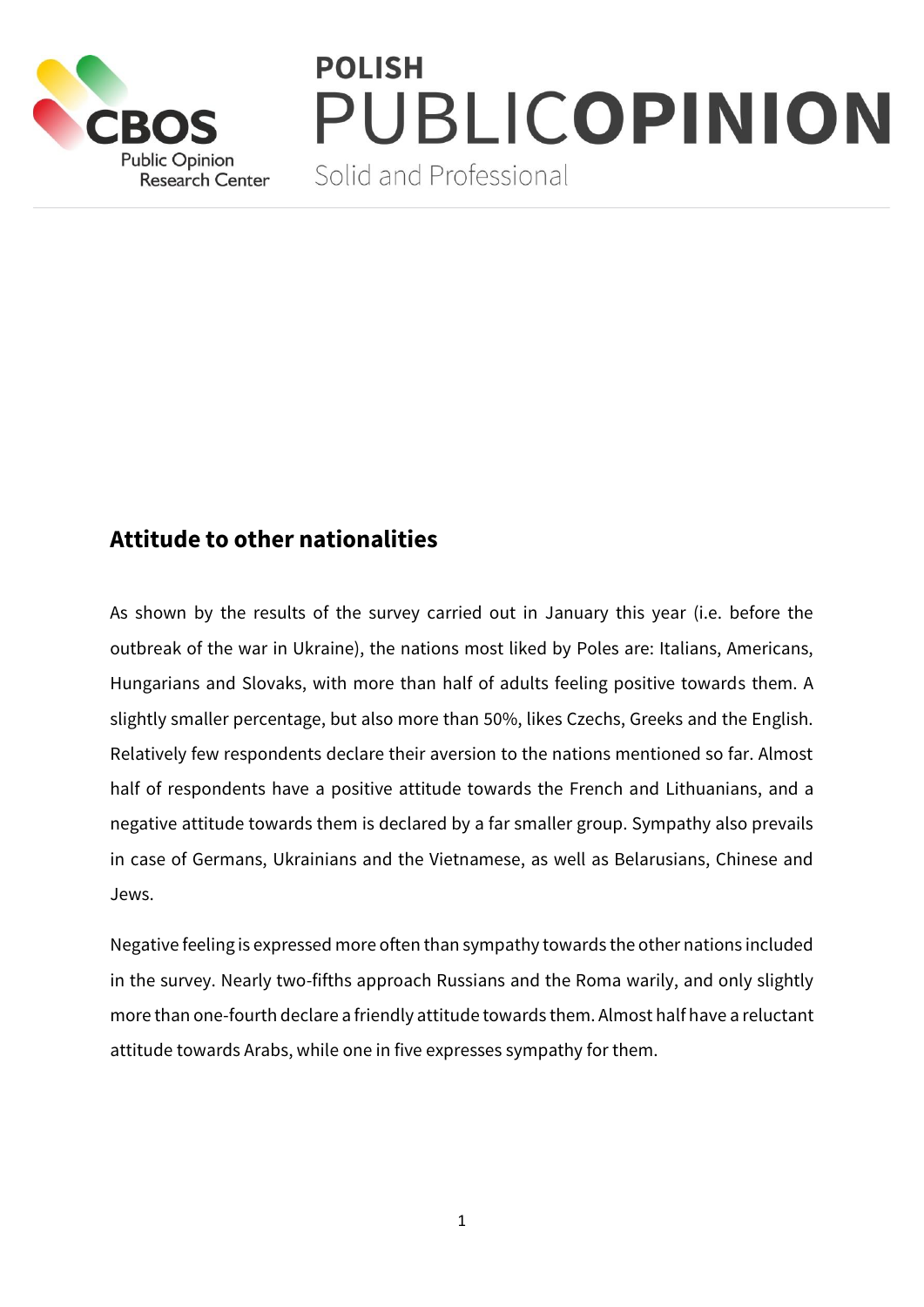#### **Attitude to other nationalities**



### **Attitude to other nationalities.**

*Average values on the scale from -3 (max. antipathy) to +3 (max. sympathy)*